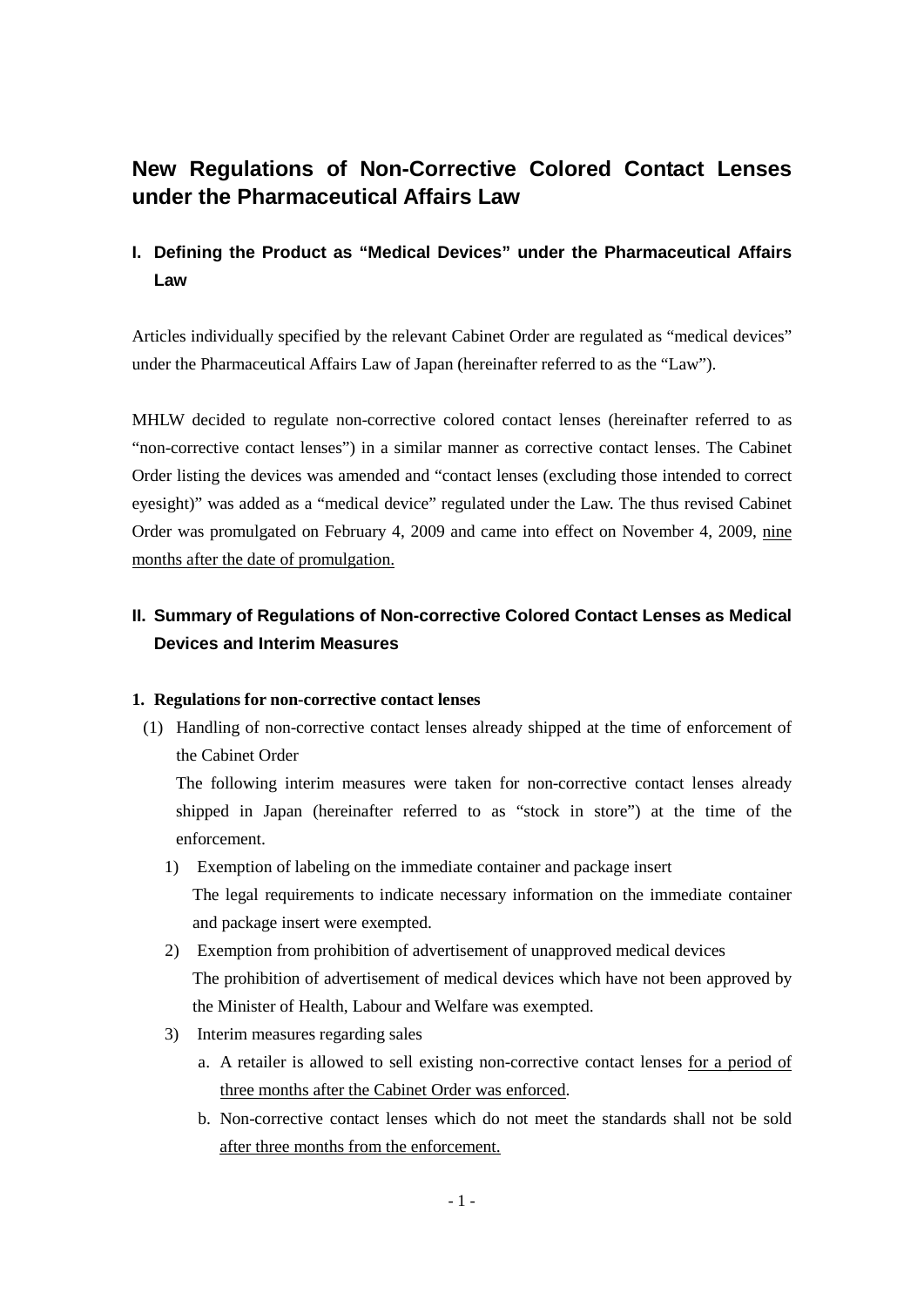- (2) Non-corrective contact lenses to be manufactured and marketed within 12 months from the date of enforcement of the Cabinet Order (November 4, 2009)
	- 1) Temporary exemption of approval, notification and labeling
		- Non-corrective contact lenses that conform to the relevant quality assurance standards specified separately and of which the notification for marketing was submitted to the Minister of Health, Labour and Welfare by the manufacturer shall be exempted from the duties to obtain marketing approval of the Minister of Health, Labour and Welfare. Such exemption is effective for one year (up to November 3, 2010) for their manufacture/sales, and for one year and three months (up to February 3, 2011) for their sales.
	- 2) Exemption from prohibition of advertisement of unapproved medical devices Same as the above (1)-2).
- (3) Non-corrective contact lenses to be manufactured and marketed after one year from the date of enforcement of the Cabinet Order (November 4, 2009) No exceptional interim measures are taken.

#### **2. Regulations on business license**

- (1) License for marketing authorization holder
	- 1) Duties of marketing authorization holder
		- Since the date of enforcement of the Cabinet Order (November 4, 2009), only marketing authorization holders (MAHs) have been allowed to market non-corrective contact lenses. MAHs is required to fulfill the following duties: Conformance to the Good Quality Practice (GQP), conformance to the Good Vigilance Practice (GVP), appointment of a marketing supervisor-general, provision of information to the retailers and healthcare professionals, report of adverse events, etc.
	- 2) Interim measures for qualifications of marketing supervisor-general

A MAH is required by law to appoint a marketing supervisor-general, a quality assurance supervisor, and a safety management supervisor, who fulfill the legal qualifications, such as having practical job experience.

Among the qualifications of these supervisors, that to have practical job experience is deemed fulfilled by taking a "special training course" when the MAH intends to market non-corrective contact lenses alone.

- (2) License for manufacturer and accreditation of foreign manufacturer
	- 1) Duties of domestic or foreign manufacturer

Since the date of enforcement of the Cabinet Order (November 4, 2009), domestic manufacturers and foreign manufacturers have been required to obtain "license for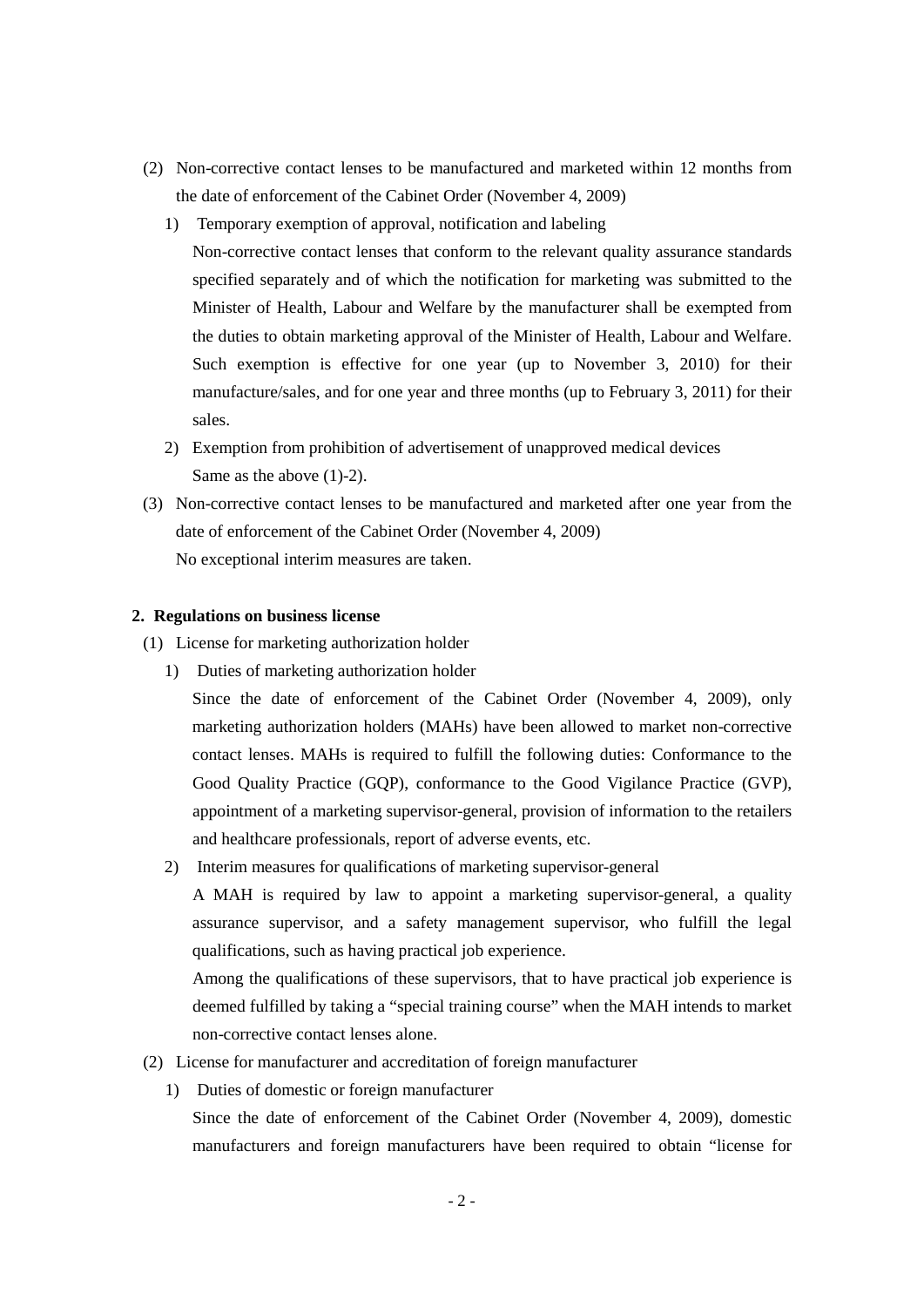manufacturer" and "accreditation of foreign manufacturer," respectively, for manufacturing non-corrective contact lenses. Both manufacturers are required to conform to the Quality Management System (QMS), to appoint a responsible engineering supervisor, to maintain manufacturing and testing records, etc.

2) Interim measures for qualifications of responsible engineering supervisor A medical device manufacturer is required by law to appoint a "responsible engineering supervisor" who fulfills the legal qualifications, such as having practical job experience.

Among the qualifications of the responsible engineering supervisor, that to have practical job experience is deemed fulfilled by taking a "special training course" when the manufacturer intends to manufacture non-corrective contact lenses alone.

- (3) License for retailer
	- 1) Duties of retailer

Since the date of enforcement of the Cabinet Order (November 4, 2009), retailers have been required to obtain "license for retailer" for selling non-corrective contact lenses. Retailers are required to appoint a responsible supervisor, to provide information to the purchasers or users, etc.

2) Interim measures for qualifications of supervisor

A retailer is required by law to appoint a responsible supervisor who fulfills the legal qualifications, such as having practical job experience.

Among the qualifications of the responsible supervisor, that to have practical job experience is deemed fulfilled by taking a "special training course" when the retailer intends to sell non-corrective contact lenses alone.